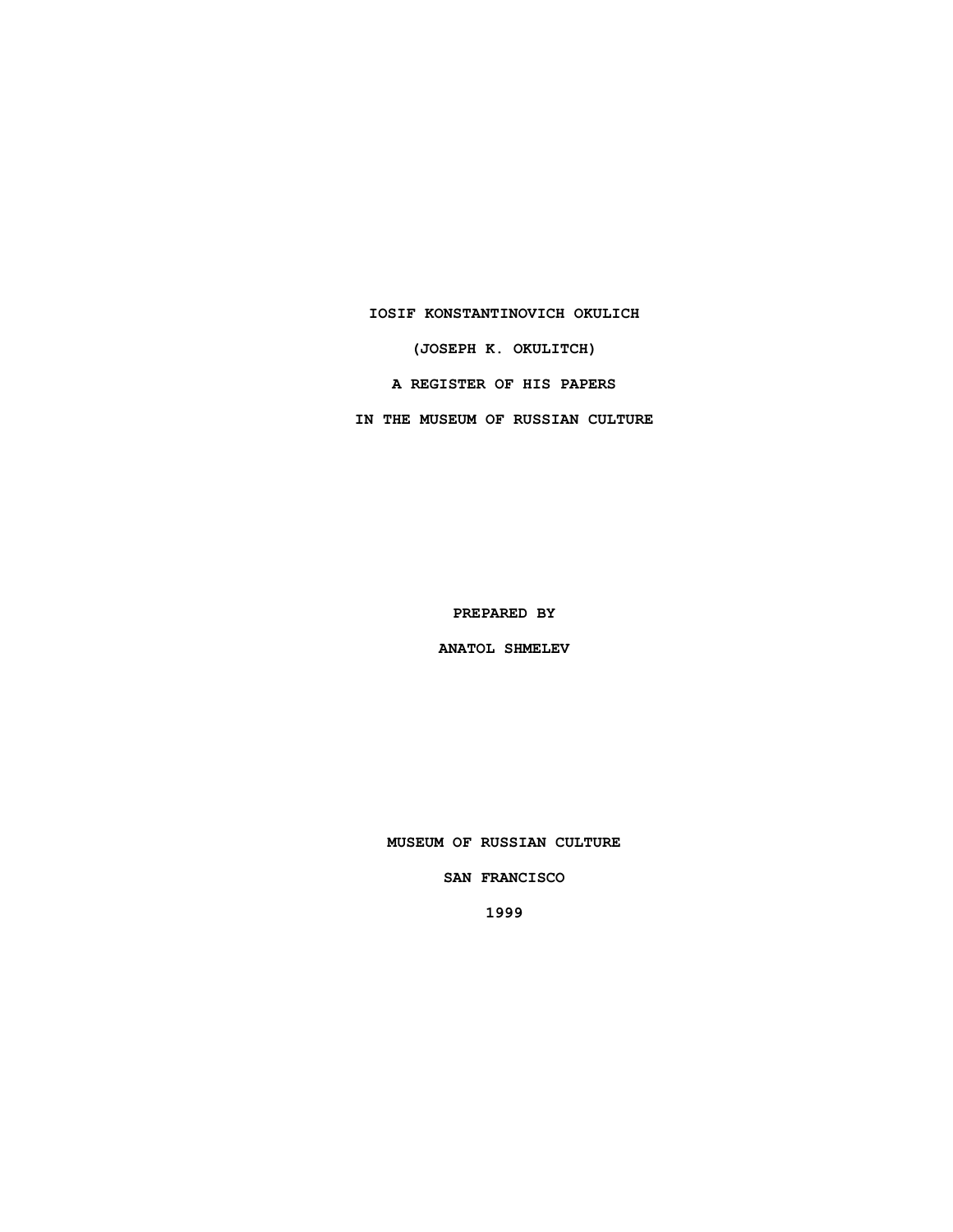# **IOSIF K. OKULICH**

## **BIOGRAPHICAL NOTE**

| 1871 November 13 | Born, Krasnoiarsk, Russia                                                                                                                                                                                                                                                              |
|------------------|----------------------------------------------------------------------------------------------------------------------------------------------------------------------------------------------------------------------------------------------------------------------------------------|
| 1895             | Degree, agricultural engineering, Eidgenössisches<br>Polytechnikum, Zurich<br>Entered government service as Resettlement<br>Specialist of the Office of the Irkutsk Governor-<br>General                                                                                               |
| 1897             | State Agronomist for the Tomsk region                                                                                                                                                                                                                                                  |
| 1903             | Director of the Special and Technical Crops Section<br>of Department of Agriculture                                                                                                                                                                                                    |
| 1906             | Manager of State Properties for the Enisei Region                                                                                                                                                                                                                                      |
| 1911             | Financial and trade attaché in the Balkans                                                                                                                                                                                                                                             |
| 1914             | Deputy Director of the Department of Agriculture for<br>Hunting and Fishing                                                                                                                                                                                                            |
| 1916             | Member of the Council of the Ministry of Trade and<br>Industry                                                                                                                                                                                                                         |
| 1918             | Director of the Office of the Union of Siberian<br>Creamery Associations in London                                                                                                                                                                                                     |
| 1919             | Special Financial Commissioner of the Russian<br>Government for the U.S.A., England and France;<br>Chief representative of the Union of Siberian<br>Creamery Associations in America and Western<br>Europe; Plenipotentiary of the Union of Siberian<br>Credit Unions in North America |
| 1921             | Plenipotentiary Representative of the Priamur<br>Government in the U.S.                                                                                                                                                                                                                |
| 1949 January 21  | Died, Vancouver, B.C., Canada                                                                                                                                                                                                                                                          |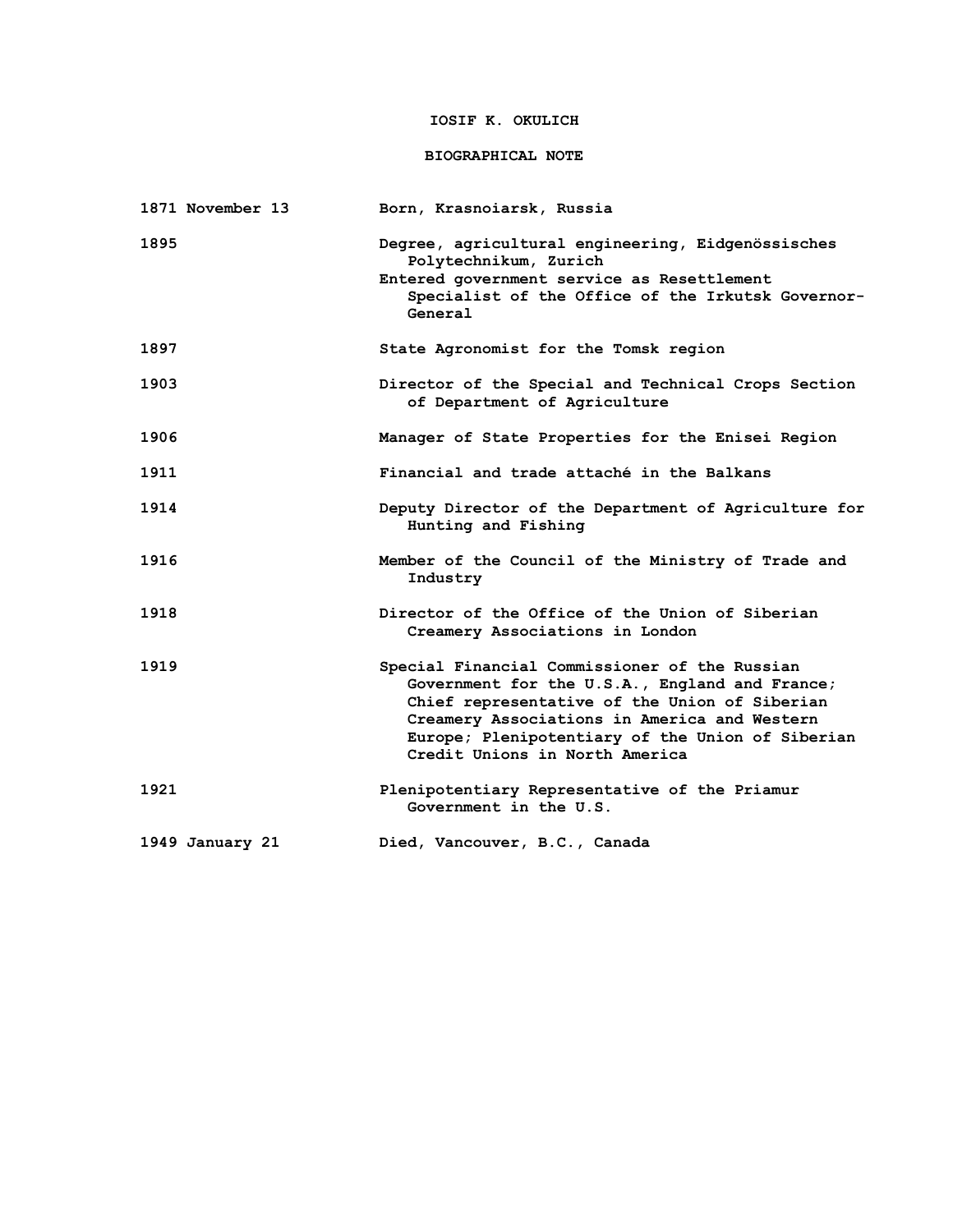### **SCOPE AND CONTENT NOTE**

#### **IOSIF K. OKULICH PAPERS**

**This collection consists of the personal papers, correspondence, speeches and writings and collected materials of Iosif K. Okulich.**

**It contains materials pertaining to the development of Russian agriculture and the cooperative movement in Siberia (particularly in the first half of the 20th century), to the Russian Civil War in Siberia and the Far East, and to the resettlement of émigré Cossacks from China and Europe to Canada in the 1920s-1940s. Also significant are Okulich's articles and collected information about political developments in the Soviet Union and about the Slav question in the 1920s-1940s, and his involvement in émigré life and undertakings, as reflected in correspondence with well-known émigré figures, and support for a number of émigré causes, including the establishment of the Russkoe sel'sko-khoziaistvennoe obshchestvo and Museum of Russian Culture in San Francisco.**

**Materials relating to family members who are better known under the anglicized surname Okulitch have retained this spelling.**

**Detailed processing and preservation microfilming for these materials were made possible by a generous grant from the National Endowment for the Humanities and by matching funds from the Hoover Institution and Museum of Russian Culture. The grant also provides depositing a microfilm copy in the Hoover Institution Archives. The original materials and copyright to them (with some exceptions) are the property of the Museum of Russian Culture, San Francisco. A transfer table indicating corresponding box and reel numbers is appended to this register.**

**The Hoover Institution assumes all responsibility for notifying users that they must comply with the copyright law of the United States (Title 17 United States Code) and Hoover Rules for the Use and Reproduction of Archival Materials.**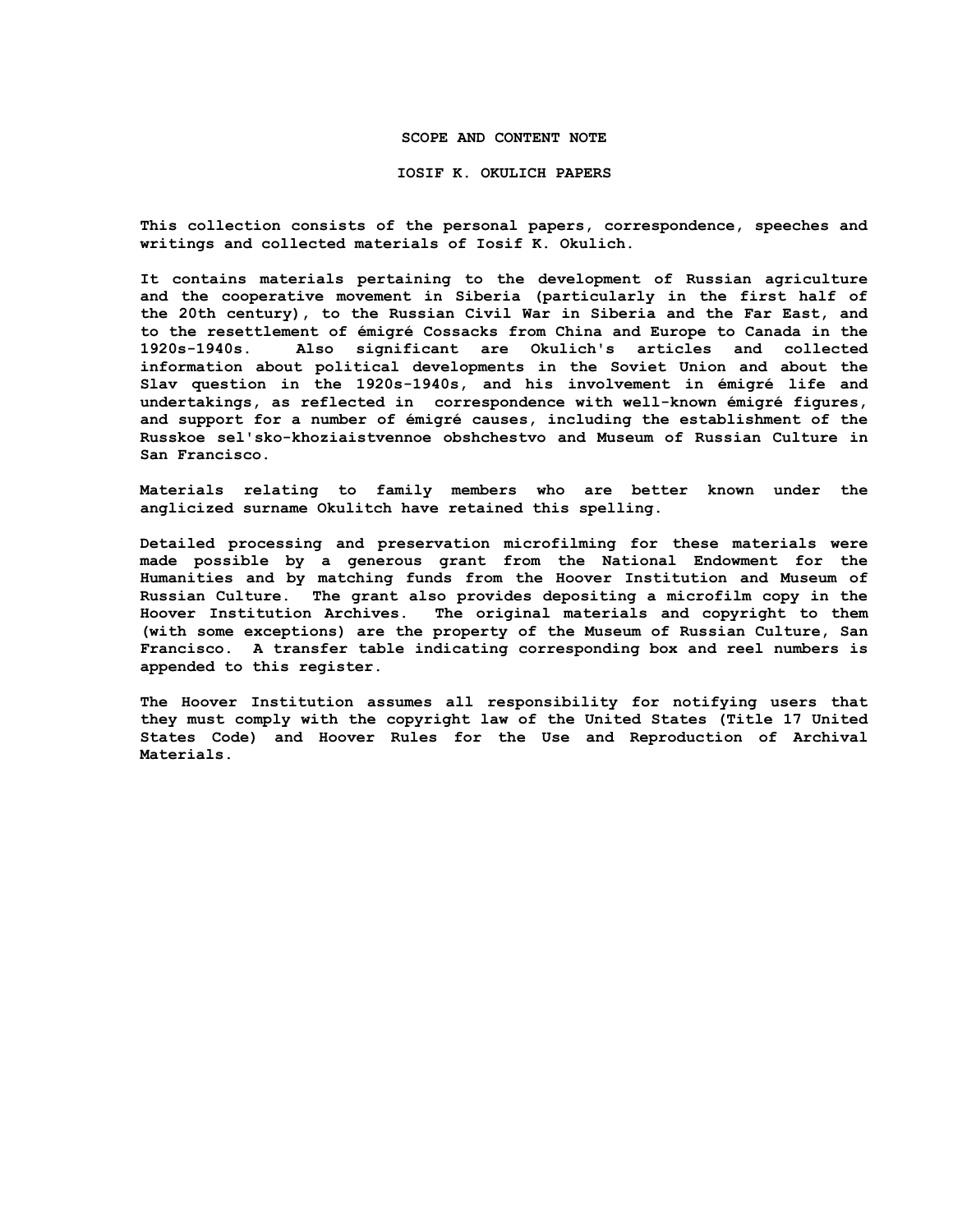### **REGISTER**

# **IOSIF K. OKULICH PAPERS**

# **SERIES DESCRIPTION:**

| Box Nos | Series                                                                                                                                                                                                                                                                                                                                                                                                                              |
|---------|-------------------------------------------------------------------------------------------------------------------------------------------------------------------------------------------------------------------------------------------------------------------------------------------------------------------------------------------------------------------------------------------------------------------------------------|
|         | BIOGRAPHICAL FILE, 1894-1949. Personal papers,<br>autobiographical essay, bibliography of works, educational<br>and service records, identity documents, family<br>correspondence and offprints of published articles by son,<br>Vladimir J. Okulich. Arranged alphabetically by physical<br>form                                                                                                                                   |
|         | DIARIES, 1918-1930. Bulk of entries from 1918 and 1919,<br>but contains entries and clippings up to 1930                                                                                                                                                                                                                                                                                                                            |
|         | CORRESPONDENCE, 1924-1949. Arranged alphabetically by<br>name of correspondent                                                                                                                                                                                                                                                                                                                                                      |
| $1 - 2$ | SPEECHES AND WRITINGS, 1906-1948. Drafts and printed<br>copies of articles, brochures, and books, arranged<br>chronologically by title                                                                                                                                                                                                                                                                                              |
| $2 - 4$ | SUBJECT FILE, 1918-1948. Clippings, correspondence,<br>memoranda, legal documents (contracts, powers of attorney,<br>etc.), reports, and other material collected or produced<br>by Okulich, primarily in the course of his official<br>activities as representative of various governments and<br>organizations during 1918-1922, as well as on Cossack<br>resettlement in Canada (to 1946), arranged alphabetically<br>by subject |
| 5       | PHOTOGRAPHS, 1894-1938. Album and individual photographs<br>of Okulich and others                                                                                                                                                                                                                                                                                                                                                   |
| $5 - 7$ | SCRAPBOOKS, 1917-1949. Large-format scrapbooks containing<br>pasted-in personal and service papers (documents,<br>photographs, etc.) and newspaper columns, arranged<br>alphabetically by physical form of contents and<br>chronologically within                                                                                                                                                                                   |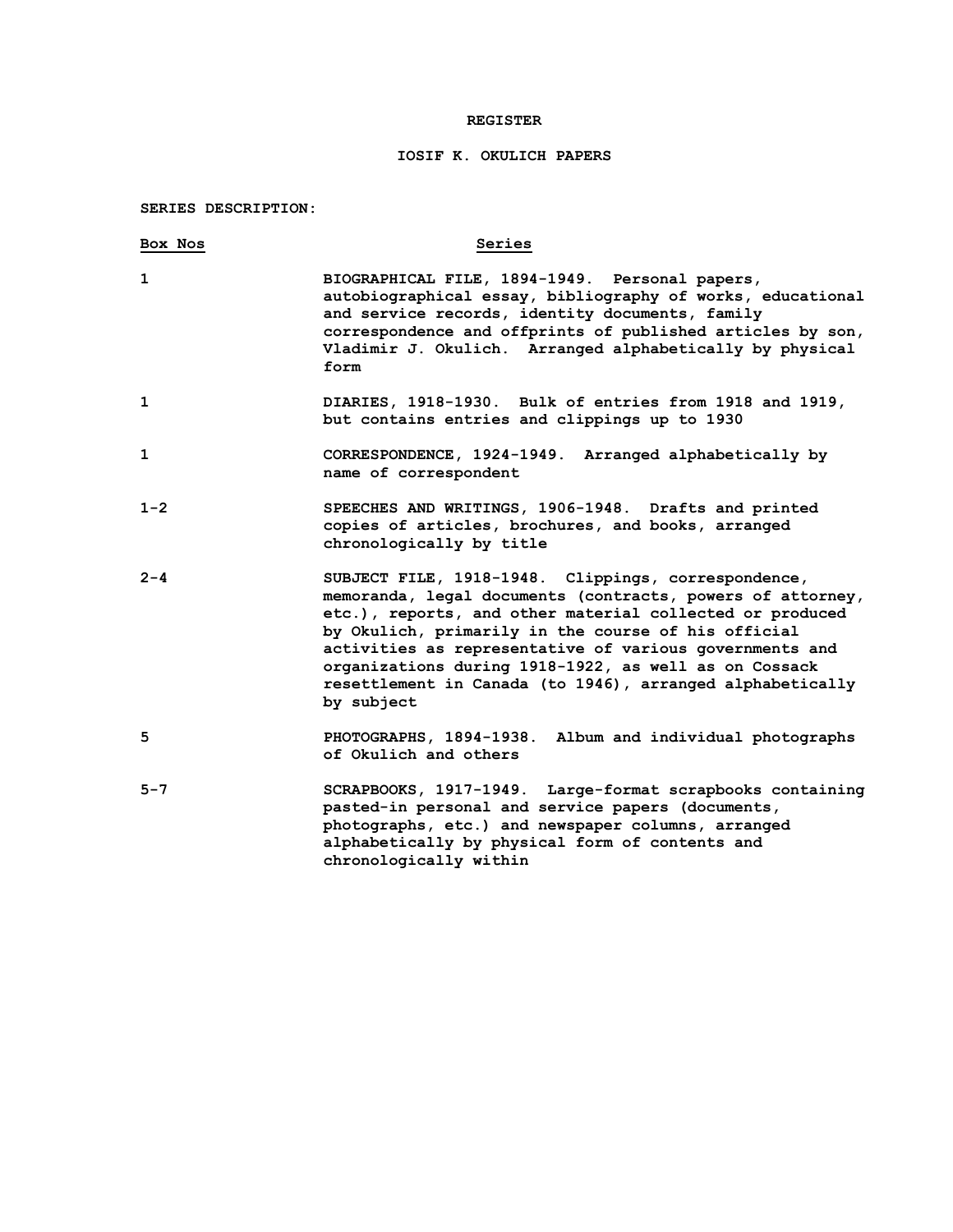|         | Box Folder   |                                                                                       |
|---------|--------------|---------------------------------------------------------------------------------------|
| Nos Nos |              | Contents                                                                              |
| 1.      |              | BIOGRAPHICAL FILE, 1894-1949. See also SPEECHES AND WRITINGS,<br><b>SCRAPBOOKS</b>    |
|         | 1            | Articles about or mentioning Okulich                                                  |
|         | $\mathbf{2}$ | Autobiographical essay                                                                |
|         | 3            | Bibliography                                                                          |
|         |              | Correspondence                                                                        |
|         | 4            | Konstantinov, Petr Filaretovich, 1948                                                 |
|         | 5            | Morozova, Olga, 1940. Includes letter of Vladimir<br>Okulitch to same                 |
|         | 6            | Okulich, George, 1926 December 20                                                     |
|         | 7            | Okulitch, Vladimir, 1926-1930 and undated                                             |
|         | 8            | Curriculum vitae                                                                      |
|         | 9            | Educational records, 1894                                                             |
|         | 10           | Financial records                                                                     |
|         | 11           | Materials collected by P. F. Konstantinov. Includes                                   |
|         |              | correspondence with Okulich family members                                            |
|         | 12           | Official documents. Includes diplomatic passport,                                     |
|         |              | identity papers, letters of recommendation, powers of                                 |
|         |              | attorney and other records supporting Okulich in his                                  |
|         |              | official representative capacities, [1918]-1930                                       |
|         | 13           | Service record, 1911                                                                  |
|         | 14           | Subject file - Okulitch, Vladimir J. (son). Articles                                  |
|         |              | and offprints, 1937-1948                                                              |
|         | 15           | Miscellany                                                                            |
|         | 16           | DIARIES, 1918-1930. Diary, 1918-1919. Includes some entries                           |
|         |              | and clipping from 1929-1930<br>CORRESPONDENCE, 1924-1949. See also BIOGRAPHICAL FILE, |
|         |              | SUBJECT FILE, SCRAPBOOKS                                                              |
|         | 17           | General                                                                               |
|         | 18           | Unidentified, 1935-1946                                                               |
|         | 19           | Arsenii, Archbishop, 1939. Includes letter from Rev.                                  |
|         |              | Antonii (Vasil'ev)                                                                    |
|         | 20           | Balakshin, A., 1948                                                                   |
|         | 21           | Bensin, Basil M., 1946. See also SUBJECT FILE/Russkoe                                 |
|         |              | sel'sko-khoziastvennoe obshchestvo                                                    |
|         | 22           | Bogdanovich, V., 1939                                                                 |
|         | 23           | Bologov, G. K., 1946-1947                                                             |
|         | 24           | Butenko, Vasilii Feodorovich, 1937-1939                                               |
|         | 25           | Chavchavadze, Paul, Prince, 1942                                                      |
|         | 26           | Chazov, Sergei Stepanovich, 1948                                                      |
|         | 27           | Condrashoff, S., 1947                                                                 |
|         | 28           | Conry, Joseph A., 1939-1940                                                           |
|         | 29           | Ditchev, P., 1934                                                                     |
|         | 30           | Emel'ianov, Ivan Vasil'evich, 1939. See also SUBJECT<br>FILE                          |
|         | 31           | Fallenberg, Nikolai Fedorovich, 1947                                                  |
|         | 32           | Frankfurt, Solomon L'vovich, 1940-1947                                                |
|         | 33           | Grot, Elena Petrovna, 1947                                                            |
|         | 34           | Guins, George C., 1942-1946. See also SCRAPBOOKS                                      |
|         | 35           | Haensel, Paul, 1946-1947. See also SCRAPBOOKS                                         |
|         | 36           | Iankovets [Jankauskas?], P., 1931-1939                                                |
|         | 37           | Ignat'ev, Pavel Nikolaevich, Count, 1935-1942                                         |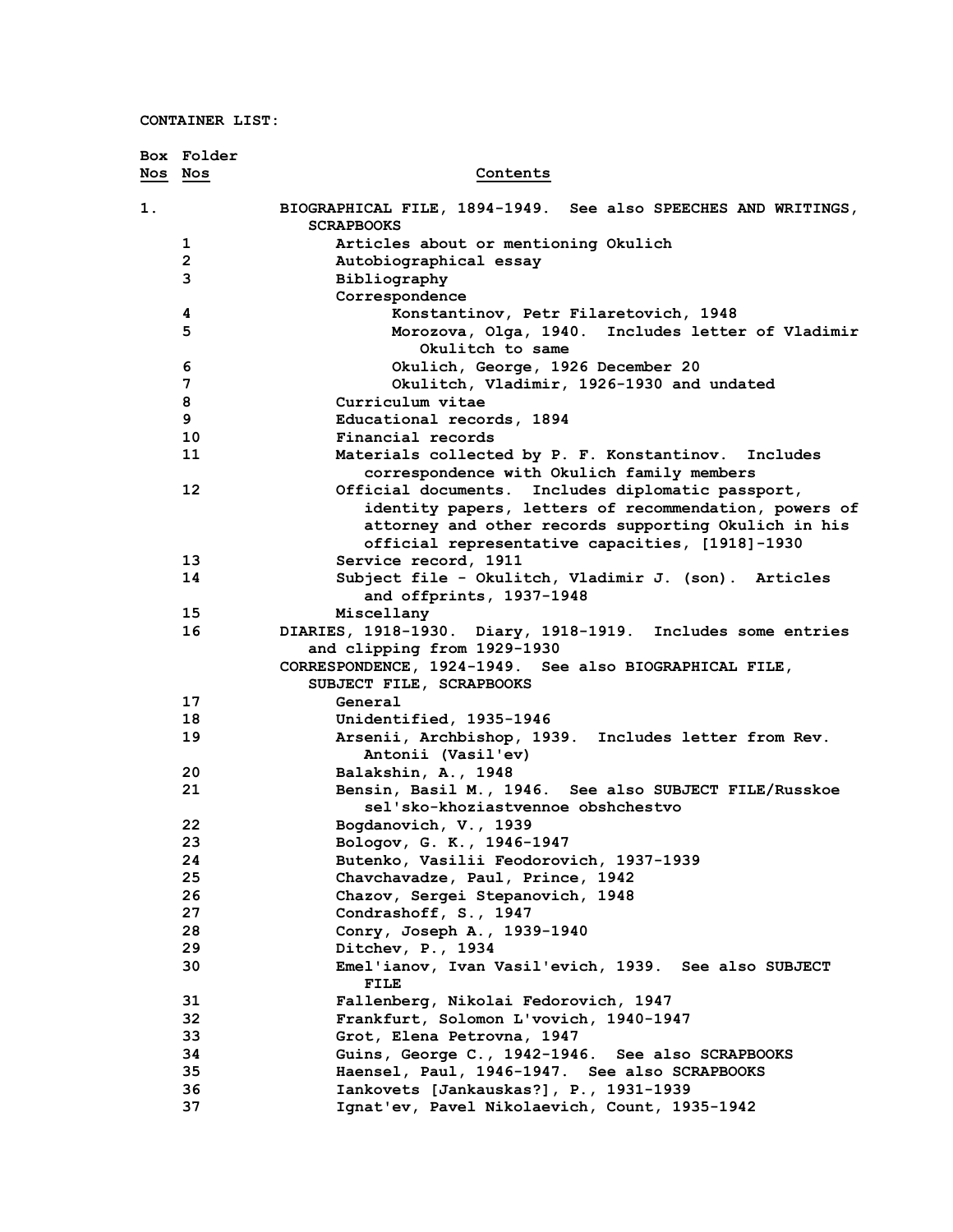|    | 1. (Contd.) | CORRESPONDENCE (Contd.)                                  |
|----|-------------|----------------------------------------------------------|
|    | 38          | Karinskii, N., 1947                                      |
|    | 39          | Konstantinov, Petr Filaretovich, 1946-1949. See also     |
|    |             | SUBJECT FILE/Russkoe sel'sko-khoziastvennoe              |
|    |             | obshchestvo and SCRAPBOOKS                               |
|    | 40          | Krutovskii, Vladimir Mikhailovich, 1924-1936             |
|    | 41          | Lavrent'ev, Konstantin Ivanovich, 1938-1939              |
|    | 42          | Mel'gunov, Sergei Petrovich, 1948                        |
|    | 43          | Mel'nikov, Nikolai Mikhailovich, 1925                    |
|    | 44          | Mollov, Ianaki S., 1934                                  |
|    | 45          | Novikov, Viktor Kirillovich, 1946-1947                   |
|    | 46          | Pistohlkorz, Eugen von, 1946                             |
|    | 47          | Rogozinskaia, V., 1940                                   |
|    | 48          | Sedakov, Boris Vasil'evich, 1938                         |
|    | 49          | Seiatel' [periodical], 1948                              |
|    | 50          | Serebrennikov, Ivan Innokent'evich, 1938-1939            |
|    | 51          | Shendrikov, I., 1948. See also SUBJECT FILE              |
|    | 52          | Sirotkin, Vasilii Vasil'evich, 1938-1940                 |
|    | 53          | Sokharev, V., 1938-1940                                  |
|    | 54          | Struve, Petr Berngardovich, 1925                         |
|    | 55          | Winterstein, Ernest Ivanovich, 1939-1940                 |
|    | 56          | Zaitsev, Pavel Ivanovich, 1948-1949                      |
|    | 57          | Zarotschenzeff, Mikhail Trofimovich, 1939                |
|    | 58          | Zarubezhnyi soiuz russkikh voennykh invalidov, 1930-1940 |
|    |             | SPEECHES AND WRITINGS, 1906-1948. See also SCRAPBOOKS    |
|    |             | General                                                  |
|    | 59          | <b>Notes</b>                                             |
|    | 60          | Newspaper columns, 1921-1939                             |
|    | 61          | "Chistye sorta i uluchshennye sorta, vyvedennye          |
|    |             | selektsiei iz russkikh pshenits, " n.d. Holograph        |
|    | 62          | "O svobodie soviesti v Sov. Rossii," n.d. Typescript     |
|    |             | (fragment)                                               |
|    | 63          | Etude sur la fabrication du beurre en Sibérie            |
|    |             | occidentale, Milano, 1906. Printed copy.                 |
|    |             | Introduction contains Okulich's signature as likely      |
|    |             | compiler                                                 |
|    |             |                                                          |
| 2. | 1           | Sel'sko-khoziaistvennyi kredit v Bolgarii, St.           |
|    |             | Petersburg, 1911. Printed copy                           |
|    | 2           | Liesnoe khoziaistvo i torgovlia liesom v Bolgarii i      |
|    |             | Serbii, 1914. Printed copy                               |
|    | 3           | Sovremennye politiko-ekonomicheskie voprosy Sibiri,      |
|    |             | 1917. Printed copy                                       |
|    | 4           | Zaprosy vnieshnei torgovli Sibiri, 1918. Printed copy    |
|    | 5           | "Agriculture in Siberia," World Agriculture, 1921        |
|    |             | Autumn.<br>Printed copy                                  |
|    | 6           | Vysshee sel'sko-khoziaistvennoe obrazovanie v S.         |
|    |             | Amerike, Praga, 1922. Printed copy                       |
|    | 7           | "Sibirskii Dal'nii Vostok i liesnaia torgovlia Tikhago   |
|    |             | okeana," Trudy pervago s"ezda russkikh dieiatelei        |
|    |             | sel'skago khoziaistva, 1924. Printed copy.<br>For        |
|    |             | Czech translation, entitled Sibirsky Dalny Vychod a      |
|    |             | lesni obchod Ticheho Oceanu, Praga, 1924, see            |
|    |             | SCRAPBOOKS/General/"Materialy I. K. Okulicha"            |
|    | 8           | "General A. N. Pepeliaev," Kazach'i dumy, 1924 February  |
|    |             | 15. Typescript                                           |
|    |             |                                                          |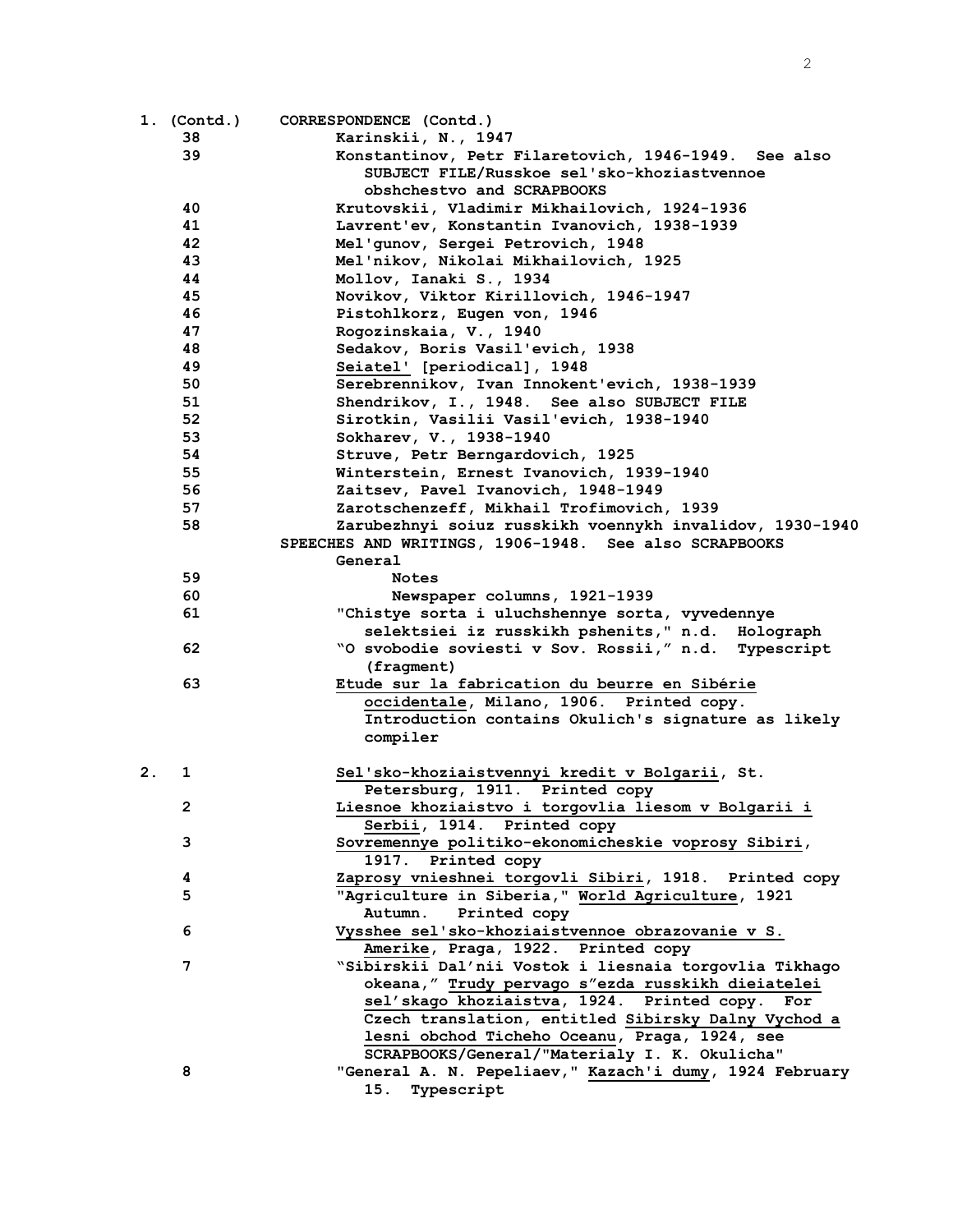|    | 2. (Contd.)    | SPEECHES AND WRITINGS (Contd.)                                                                     |
|----|----------------|----------------------------------------------------------------------------------------------------|
|    | $9 - 10$       | "Molochnoe delo, " 1928. Holograph and typescript.                                                 |
|    |                | Includes background notes, clippings and                                                           |
|    |                | illustrations. Also includes printed material from                                                 |
|    |                | second edition, Molochnoe delo: Rukovodstvo dlia                                                   |
|    |                | sel'skih khoziaev, St. Petersburg, 1914, and                                                       |
|    |                | correspondence regarding proposed publication, 1933                                                |
|    | 11             | "Ob ustroenii Sibiri," Vol'naia Sibir', 1930. Includes                                             |
|    |                | article under same title from an unidentified                                                      |
|    |                | periodical, 1931 August 31. Printed copy                                                           |
|    | 12             | "Vzaimootnoshenie Sibiri k Rossii [sic], " Vestnik                                                 |
|    |                | Obshchestva Sibiriakov v Chekhoslovatskoi respublike,                                              |
|    |                | 1931 August 1. Printed copy                                                                        |
|    | 13             | "Vivat Akademia: Proekt organizatsii Akademii sel'sko-                                             |
|    |                | khoziaistvennoi promyshlennosti v Sibiri, "1940                                                    |
|    |                | August. Holograph and typescript                                                                   |
|    | 14             | "Karpatskaia Rus', " Russkii natsional'nyi kalendar',                                              |
|    |                | 1945. Printed copy                                                                                 |
|    | 15             | "General A. I. Denikin i evrei," 1946 May 10.                                                      |
|    |                | Typescript                                                                                         |
|    | 16             | "Griadushchee budushchee, " Obshchekazachii zhurnal,                                               |
|    |                | 1947. Printed copy                                                                                 |
|    | 17             | "Ispytaniia emigranta, "Russkaia zhizn', 1947.                                                     |
|    |                | Typescript (missing first page), 1931 December 1, and                                              |
|    |                | printed copy                                                                                       |
|    | 18             | "Krepostnoe krest'anstvo," Russkii natsional'nyi                                                   |
|    |                | kalendar', 1947. Printed copy                                                                      |
|    | 19             | "Uspeshnaia sovetskaia rabota," Russkii natsional'nyi                                              |
|    |                | kalendar', 1948. Printed copy                                                                      |
|    | 20             | "Zakat nauki v Sov. Soiuze," 1948 November 10.                                                     |
|    |                | Typescript                                                                                         |
|    | 21             | "Muki bolgarskogo naroda, II," Russkaia zhizn', 1948                                               |
|    |                | December 26. Typescript                                                                            |
|    |                | SUBJECT FILE, 1918-1948                                                                            |
|    | 22             | Agriculture--Russia                                                                                |
|    | 23             | Communism                                                                                          |
|    | 24             | Cossacks. "Pereselenie kazakov," 1923-1946. Includes                                               |
|    |                | correspondence and printed matter relating to                                                      |
|    |                | Okulich's activities in assisting the emigration of                                                |
|    |                |                                                                                                    |
|    |                | Cossacks from China and Europe (primarily Yugoslavia<br>and Czechoslovakia) to Canada              |
|    |                |                                                                                                    |
| З. | 1              | Denikin, Anton Ivanovich                                                                           |
|    | $\overline{2}$ | Krivoshein, A. V.                                                                                  |
|    | 3              | Merkulov, Spiridon D.                                                                              |
|    | $4 - 8$        |                                                                                                    |
|    |                | Russia (Territory under White Armies, 1918-1920).                                                  |
|    |                | Consists of correspondence, clippings and printed<br>matter produced or collected in the course of |
|    |                |                                                                                                    |
|    |                | activities as financial representative of the All-                                                 |
|    |                | Russian Government (Omsk) and as representative of                                                 |
|    |                | Priamur Government in the U.S., 1919-1922.<br>Includes                                             |
|    |                | correspondence with A. G. Sobolev regarding                                                        |
|    |                | conditions in the Russian Far East and the activities                                              |
|    |                | of the Priamur government, 1920-1922, V. L. Burtsev,                                               |
|    |                | A. V. Krivoshein, A. A. Bublikov, I. G. Znamenskii,                                                |
|    |                | S. A. Ughet, B. A. Bakhmeteff and others                                                           |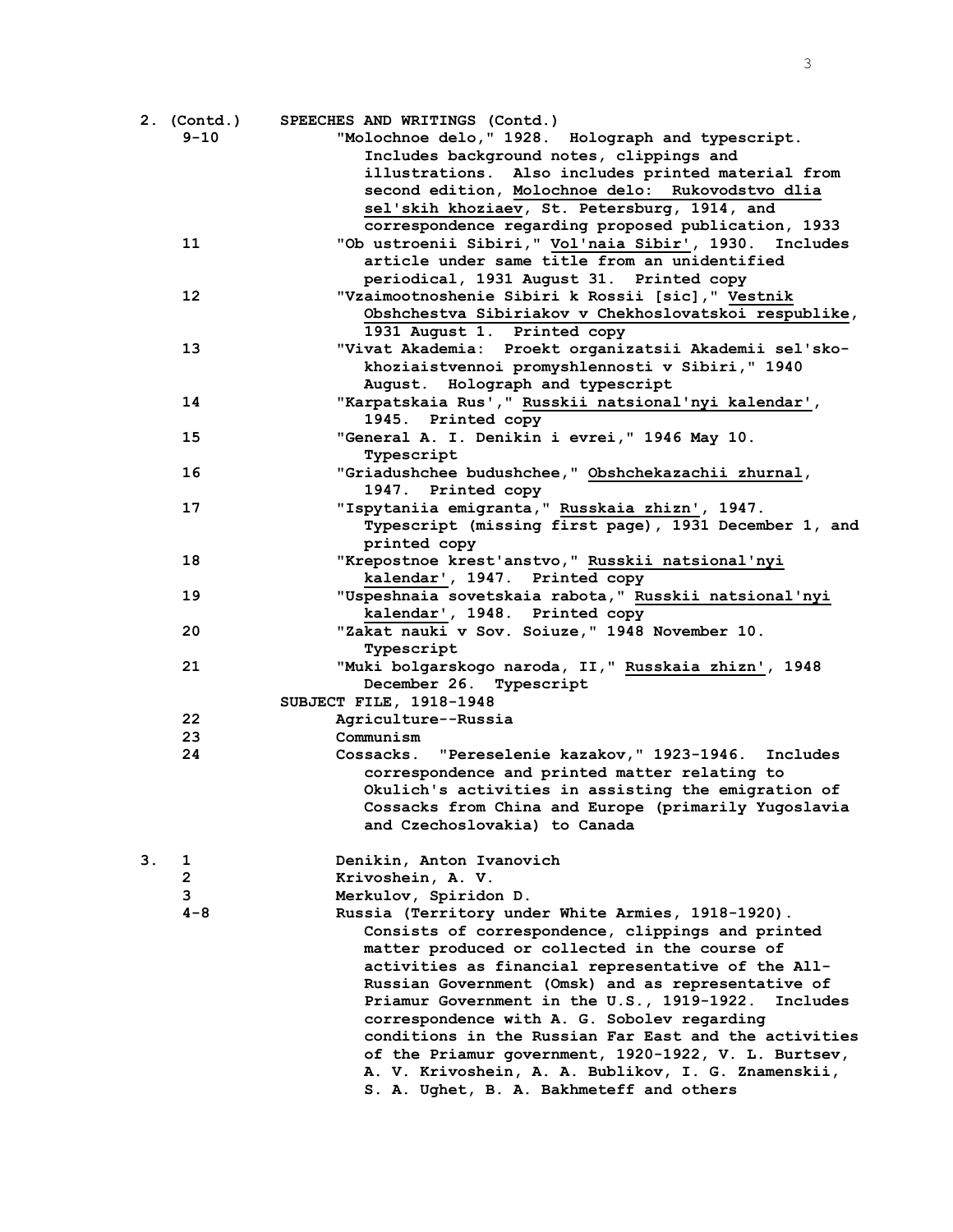|    |              | SUBJECT FILE (Contd.)                                     |
|----|--------------|-----------------------------------------------------------|
| 4. |              | Russkoe sel'sko-khoziaistvennoe obshchestvo. Consists     |
|    |              | mainly of correspondence                                  |
|    | 1            | Bensin, Basil M., 1939-1940. Includes related             |
|    |              | correspondence, notably with I. V. Emel'ianov             |
|    |              | and P. F. Konstantinov, as well as a typed                |
|    |              | draft of Bensin's "K istorii vozniknoveniia i             |
|    |              | razvitii nauki agroekologii, "1939                        |
|    | $\mathbf{2}$ | Konstantinov, Petr Filaretovich, 1937-1942.               |
|    |              | Includes related correspondence with other                |
|    |              | figures connected with the above organization             |
|    | 3            | Soiuz Sibirskikh kreditnykh soiuzov. Includes             |
|    |              | correspondence and official documents, 1920               |
|    | $4 - 8$      | Soiuz sibirskikh maslodel'nykh artelei (subsequently      |
|    |              | Siberian Agricultural Union). Consists of                 |
|    |              | correspondence, clippings, instructions, legal            |
|    |              | documents, financial records and other materials          |
|    |              | relating to the activities of the Soiuz sibirskikh        |
|    |              | maslodel'nykh artelei (Union of Siberian Creamery         |
|    |              | Associations) and to Okulich as its representative        |
|    |              | abroad, 1918-1924. Includes materials relating to         |
|    |              | Okulich's activities in London and France in 1918 and     |
|    |              | in the United States up to 1924 (liquidation of           |
|    |              | Boston office of the Siberian Agricultural Union), as     |
|    |              | well as materials on the Civil War in Russia. Also        |
|    |              | includes correspondence with I. V. Emel'ianov, A. A.      |
|    |              | Balakshin, A. N. Chmutin, I. N. and S. N. Shendrikov      |
|    |              | and others                                                |
|    | 9            | Sovet upolnomochennykh organizatsii Avtonomnoi Sibiri.    |
|    |              |                                                           |
|    |              |                                                           |
|    |              | Correspondence, 1930-1936                                 |
|    | 10           | Miscellany                                                |
|    |              |                                                           |
| 5. |              | PHOTOGRAPHS, 1894-1938                                    |
|    | 1            | Two photographs of Okulich and one group photograph of    |
|    |              | the members of the Russkii sel'sko-khoziaistvennyi        |
|    |              | soiuz, 1938                                               |
|    | $\mathbf{2}$ | Photo album, entitled "Upravlenie gosudarstvennymi        |
|    |              | imushchestvami Eniseiskoi gubernii, 1910 g., "            |
|    |              | consisting of photographs of people and places            |
|    |              | connected with Okulich's government service               |
|    |              | SCRAPBOOKS, 1917-1949. This series contains a variety of  |
|    |              | material from each of the above series, pasted into       |
|    |              | scrapbooks with little regard for order. Some scrapbooks, |
|    |              | composed entirely of newspaper clippings, proceed in a    |
|    |              | generally accurate chronological progression, which is    |
|    |              | reflected in the order followed below, but most include   |
|    |              | clippings from earlier or later periods (roughly from     |
|    |              | 1921). May also include articles by others about Okulich  |
|    |              | or mentioning him, as well as background clippings        |
|    |              | Newspaper columns                                         |
|    | з<br>4       | 1921-1939<br>1935–1939                                    |
|    |              |                                                           |
| 6. | 1            | 1935-1944. Includes photograph of the Okulich             |
|    |              | summer house in Finland, 1915, and a letter to            |
|    |              | George C. Guins, 1942                                     |
|    | $\mathbf{2}$ | 1944-1946                                                 |
|    | 3<br>4       | 1947-1948<br>1948-1949                                    |